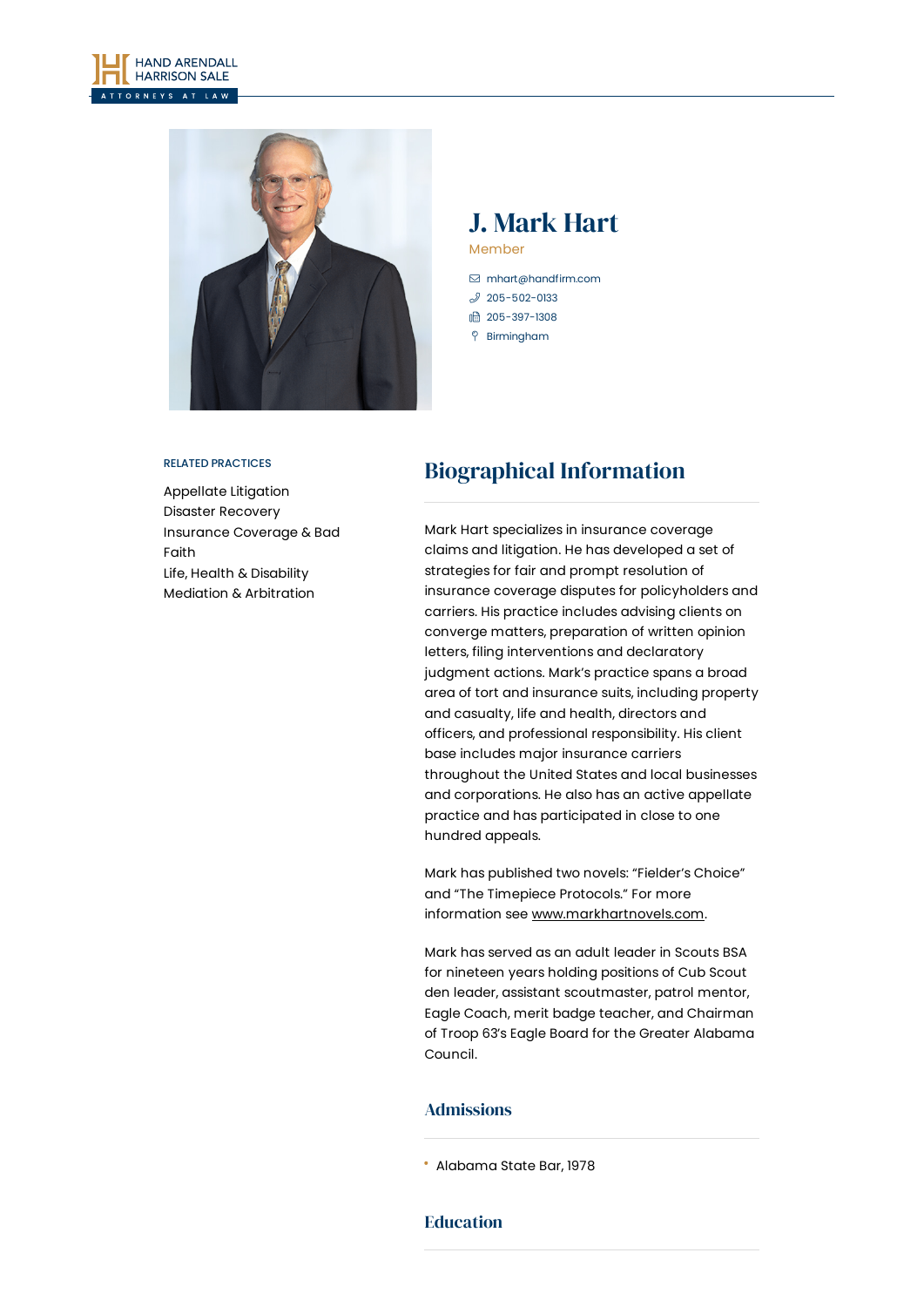- J.D., Cumberland School of Law, cum laude, 1978
- B.S., Auburn University, with high honor, 1975

### Additional Information

#### **Civic and Professional Affiliations**

- American Bar Association
- Alabama State Bar
- Birmingham Bar Association
- Alabama Defense Lawyers Association
- Fellow, Litigation Counsel of America (Co-Chair, Insurance Coverage Committee) EMERITUS STATUS
- ABA Insurance Coverage Litigation Committee

#### Publications and Presentations

- . "Is There Coverage When Punitive Damages Are [Excluded?"](https://www.handfirm.com/wp-content/uploads/2020/10/dri_article.pdf) For the Defense May 2011
- "Verdicts Within Policy Limits: Is the Carrier Still Liable for Failure to Settle?" [July/August](https://www.handfirm.com/wp-content/uploads/2020/10/coverage_article.pdf) "Coverage" ABA Insurance Coverage Litigation Committee
- PART II ERISA, Eleventh Circuit, "Misrepresentation in the Life, Health, and Disability Insurance Application Process: A National Survey", ABA Tort Trial and Insurance Practice Section (2009)
- "When a Policyholder is Sued for Fraud", Vol.22, Issue 1, The Risk Management Newsletter 5 (2001)
- "Wrongful Supervision: New Attention on an Old Tort," Alabama Law Review (March 1994)
- "The Constitutionality of Punitive Damages: Pacific Mutual Life Insurance Company v. Haslip, 21 Cumberland Law Review, 585 (1990— 91)
- "The Constitutionality of Punitive Damages," 32 DRI For the Defense 12 (1990)
- "Fraud in Insurance Contract Litigation A Defense Viewpoint," 16 Cumberland Law Review 447 (1985—86)

#### **Presentations**

- "Professional Liability Insurance Issues" (Alabama Society of Certified Public Accountants, November 2008)
- "Professional Engineers Liability Insurance Issues" (Half Moon, Inc., August 2006)
- "What Triggers Coverage? Nuances of Occurrence in Alabama" (Cumberland CLE, April 2005)
- "Insurance Coverage for Fraud Actions" (ABICLE, November 1999)
- "When there is No Appeal of Right: Mandamus, Certiorari, Etc." (October 1997)
- "What Constitutes Arguable Basis for Refusal: Defendant's Perspective (1993)
- "Recent Developments in Bad Faith and Fraud Claims" (Cumberland CLE February 12, 1988)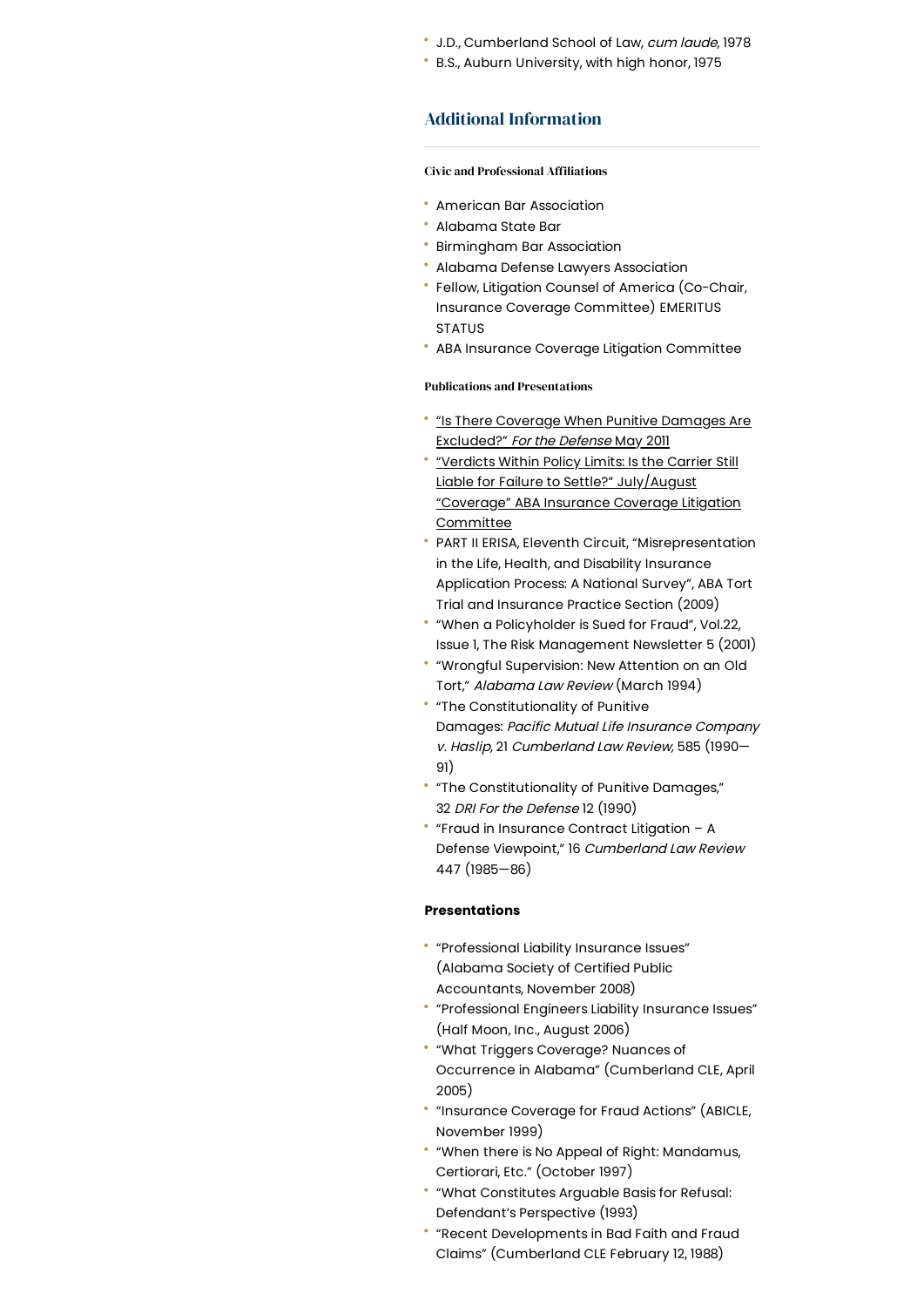- "Bad Faith and Fraud Alabama Update" (Cumberland CLE, February 16, 1988)
- "Developments in the Law of Bad Faith and Fraud Claims Against Insurance Companies" (Insurance Law Seminar, November 1988)
- "Recent Developments and Tactics in Defense of Bad Faith Actions" (Birmingham Bar Association Annual Seminar, December 1987)
- "Liability of Insurance Companies for Acts of Agents" (ABICLE, October 1986)
- "Bad Faith Seminar" (Moderator, April 1989)

#### Representative Cases

#### **Supreme Court of the United States**

- Chemical Waste Management, Inc. v. Hunt, 504 U.S. 334 (1992)
- Pacific Mut. Life Ins. Co. v. Haslip, 499 U.S. 1 (1991)
- Lloyd v. Professional Realty Services, Inc. 519 U.S. 1150 (1997), opposed petition and cert. denied

#### **Eleventh Circuit Court of Appeals**

- \* Fire Ins. Exch. v. Braxton, 656 Fed. Appx. 656 (llth Cir. 2003) (memorandum opinion)
- Samford v. Dolgen Corp., 33 Fed. Appx. 984 (11th Cir. 2001)(table)
- Gorove/Slade Assoc., Inc. v. ITT Hartford Group, 174 F.3d 202 (11th Cir. 1999)(table)
- Piazza v. Prudential Ins. Co., 103 F.3d 148 (11th Cir. 1996)(table)
- Simmons v. Safeco Ins. Co., 99 F.3d 1157 (11th Cir. 1996)(table – reh'g en banc denied)
- Weathers v. State Farm Ins. Co., 992 F.2d 328 (11th Cir. 1992)
- Wolff v. Allstate Life Ins. Co., 996 F.2d 316 (11th Cir. 1992)
- Caudle v. Life of Georgia, 966 F.2d 680 (11th Cir. 1992)
- Farlow v.Union Cent. Life Ins. Co., 874 F.2d 791 (11th Cir. 1989)
- Billingsley v. Travelers Ins. Co., 824 F.2d 974 (11th Cir. 1987)
- Vanzant v. Allstate Life Ins. Co., 795 F.2d 87 (11th Cir. 1986)
- Bojorge v. Madison, 760 F.2d 279 (11th Cir. 1985)
- Lloyd v. Professional Realty Services, Inc., 734 F.2d 1428 (11th Cir. 1984)

#### **Alabama Appellate Courts**

- Safeway Insurance Company of Ala., Inc. v. Thomas, 264 So. 3d 98 (Ala. Civ. App. 2018)
- Robertson v. Gaddy Electric Co.,53 So. 3d 75 (Ala. 2010)
- Lawson v. McDaniel, 65 So. 3d 1048 (Ala. Civ. App. 2009)
- Ex parte Progressive Specialty Ins. Co., 31 So. 3d 661 (Ala. 2009)
- Howard v. Allstate Ins. Co., 9 So.3d 1213 (Ala. 2008)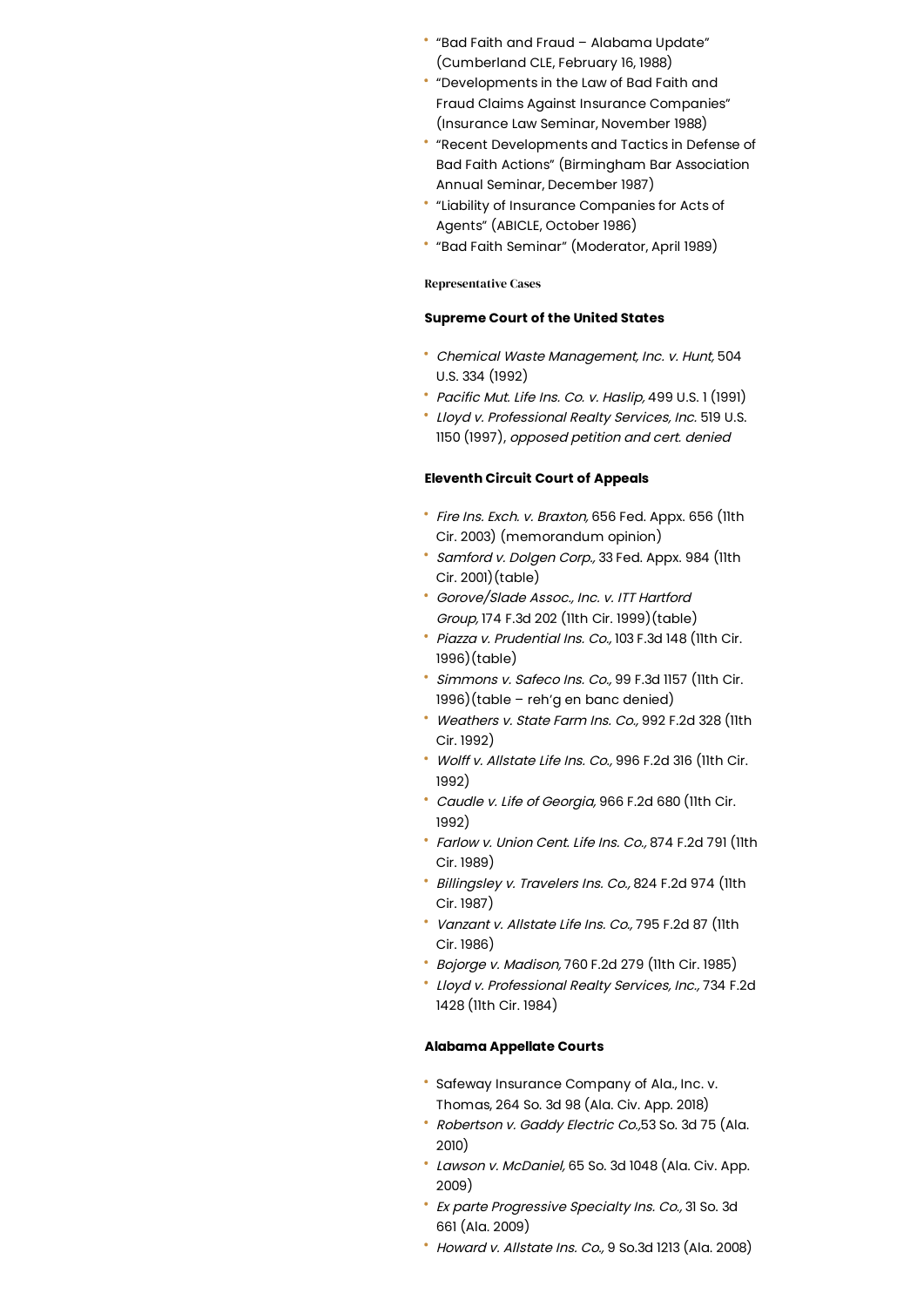- Ex parte Safeway Ins. Co. of Ala. Inc., 990 So. 2d 344 (Ala. 2008)
- Ex parte Barnett, 978 So. 2d 729 (Ala. 2007)
- Pinigis v. Regions Bank, 942 So. 2d 841 (Ala. 2006)
- Empire Fire & Marine Ins. Co. v. Martin, (Ala. 2005) (petition mandamus)
- Safeway Ins. Co. of Ala., Inc. v. Herrera, 912 So. 2d 1140 (Ala. 2005)
- $^{\circ}$  Allstate Ins. Co. v. Beck, 889 So. 2d 314 (Ala. 2004) (table)
- Helton v. Brown, 916 So. 2d 633 (Ala. 2004)(table)
- Miller v. Allstate Ins. Companies, 896 So. 2d 499 (Ala. Civ. App.2004), cert. denied, September 17, 2004.
- Ex parte Auto Investigators of Georgia, Inc. (Ala. 2003)(petition for mandamus)
- Wilemon v. Alfa Ins. Co., 863 So. 2d 1162 (Ala. civ. App. 2001)(table)
- Grimes v. Dodge, 816 So. 2d 53 (Ala. Civ. App. 2001)
- Harris v. Murray & Safeway Ins. Co. of Ala., Inc., 823 So. 2d 63 (Ala. Civ. App. 2001)(table)
- Ex parte Pepper, 794 So. 2d 340 (Ala. 2001)
- Flagstar, Inc. v. Foster, 779 So. 2d 1220 (Ala. 2001)
- \* Kirkland v. Mitchell, 790 So. 2d 370 (Ala. Civ. App. 2000)(table)
- Hathcock v. Wood, 815 So. 2d 502 (Ala. 2000)
- Colafrancesco v. Lett, 790 So. 2d 366 (Ala. Civ. App. 2000), cert. denied, 806 So. 2d 416 (Ala. 2000) (table)
- Life Ins. Co. of Georgia v. Johnson, 725 So. 2d 934 (Ala. 1998)
- Green v. Life Insurance Co. of Georgia, 720 So. 2d 1064 (Ala. Civ. App. 1997), cert. denied, 717 So. 2d 889 (Ala. 1997)(table)
- Medical Center East v. Allstate Ins. Co., 686 So. 2d 1218 (Ala. Civ. App. 1996)
- American Legion Number 57 v. Leahey, 681 So. 2d 1337 (Ala. 1996)(Amicus Brief, ADLA)
- Ex parte Stephens (Stephens v. Life of Georgia), 676 So. 2d 1307 (Ala. 1996)
- Commons v. Drake, 682 So. 2d 1364 (Ala. Civ. App. 1996)(table)
- Mash v. Segars, 682 So. 2d 1364 (Ala. Civ. App. 1996)
- Hacker v. Witt, 861 So. 2d 655 (Ala. Civ. App. 1995)
- Turnipseed v. Snow, 674 So. 2d 604 (Ala. Civ. App. 1995)
- \* Ex parte Pate, 673 So. 2d 427 (Ala. 1995)
- Ex parte Chrysler Corp., 659 So. 2d 113 (Ala. 1995) (Amicus brief, Ala. Retail Ass'n)
- Howell v. Hall, 667 So. 2d 746 (Ala. 1995)(table)
- Wilson v. Nissan Motor Co., Amicus Brief, ADLA (appeal dismissed)
- Robertson v. Gulf Life Ins. Co., 655 So. 2d 953 (Ala. 1995)
- Campbell v. Orsini, 668 So. 2d 547 (Ala. 1995) (table)
- Peek v. State Auto Mut. Ins. Co., 661 So. 2d 737 (Ala. 1995)(Amicus Brief, ADLA)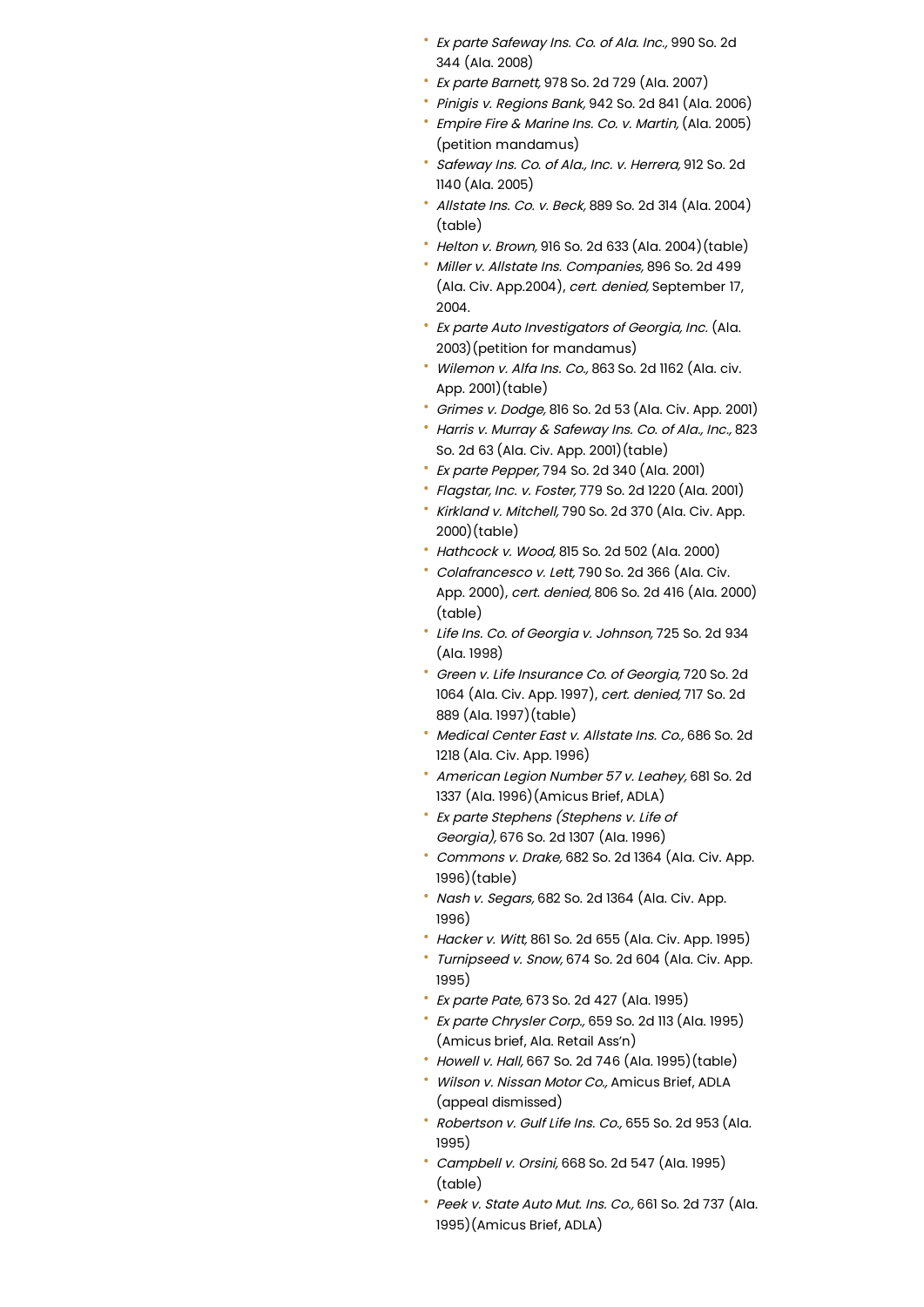- Valley Steel v. Brasfield & Gorrie, Inc. & United States Fidelity & Guaranty Co., 646 So. 2d 106 (Ala. Civ. App. 1994)
- Ingram v. Chambers Life Ins. Co., 643 So. 2d 575 (Ala. 1994)(Amicus, Alabama Defense Lawyers Association)
- Benefield v. Liberty National Life Ins. Co., 632 So. 2d 1328 (Ala. 1994)
- Gurganus v. Continental, 603 So. 2d 903 (Ala. 1993)
- Sears Roebuck & Co. v. Harris, 630 So. 2d 1018 (Ala. 1994) (Amicus, Alabama Defense Lawyers Association)
- Jones v. Brasfield & Gorrie, Inc., 629 So. 2d 815 (Ala. 1993)
- Gurganus v. Continental American Life Ins. Co., 629 So. 2d 815 (Ala. 1993), reh. denied, 639 So. 2d 960 (Ala. 1993)
- Stewart v. Grimes, 628 So. 2d 467 (Ala. 1993) (Amicus, Alabama Defense Lawyers Association)
- Hallmark v. Duke, 624 So. 2d 1058 (Ala. 1993) (Amicus, Alabama Defense Lawyers Association)
- Williams v. Delta International Business Machine Corp., 619 So. 2d 1330 (Ala. 1993)(Amicus, Ingersoll-Rand Company)
- Delchamps, Inc. v. Larry, 613 So. 2d 1235 (Ala. 1992)
- Alfa Mut. Ins. Co. v. Northington, 604 So. 2d 758 (Ala. 1992)(Amicus, State Farm Fire & Casualty Company)
- Humphries v. Rice, 600 So. 2d 975 (Ala. 1992)
- \* Ex parte Blue Cross & Blue Shield of Ala., 590 So. 2d 270 (Ala. 1991)
- Southern Life & Health Ins. Co. v. Turner, 586 So. 2d 854 (Ala. 1991)
- Hardy v. Blue Cross & Blue Shield of Alabama, 585 So. 2d 29 (Ala. 1991)
- Rice v. Hartman, 582 So. 2d 464 (Ala. 1991)
- \* Peck v. Dill, So. 2d 800 (Ala. 1991)
- Pacific Mut. Life Ins. Co. v. Haslip, 553 so. 2d 537 (Ala. 1989)
- Cooperman v. Bellamy, 553 So. 2d 600 (Ala. Civ. App. 1989)
- Liberty Nat. Life Ins. Co. v. Waite, 551 So. 2d 1003 (Ala. 1989)
- Garner v. Kent Excavation, Inc., 532 So. 2d 1033 (Ala. Civ. App. 1988)
- Knight v. Seale, 530 So. 2d 821 (Ala. 1988)
- **McMillan, Ltd. v. Warrior Drilling & Engineering** Co., 512 So. 2d 14 (Ala. 1986)
- McGee v. Guardian Life Ins. Co., 472 So. 2d 993 (Ala. 1985)
- Shell v. Jefferson County, <sup>454</sup> So. 2d <sup>1331</sup> (Ala. 1984)(Amicus, Birmingham Housing Authority)
- Prudential Ins. Co. of America v. Watts, 451 So. 2d <sup>310</sup> (Ala. Civ. App. 1984)
- USF&G v.Warwick Development Co., 446 So. 2d <sup>1021</sup> (Ala. 1984)
- Brown Mechanical Contractors, Inc. v. Centennial Ins. Co., <sup>431</sup> So. 2d <sup>932</sup> (Ala. 1983)